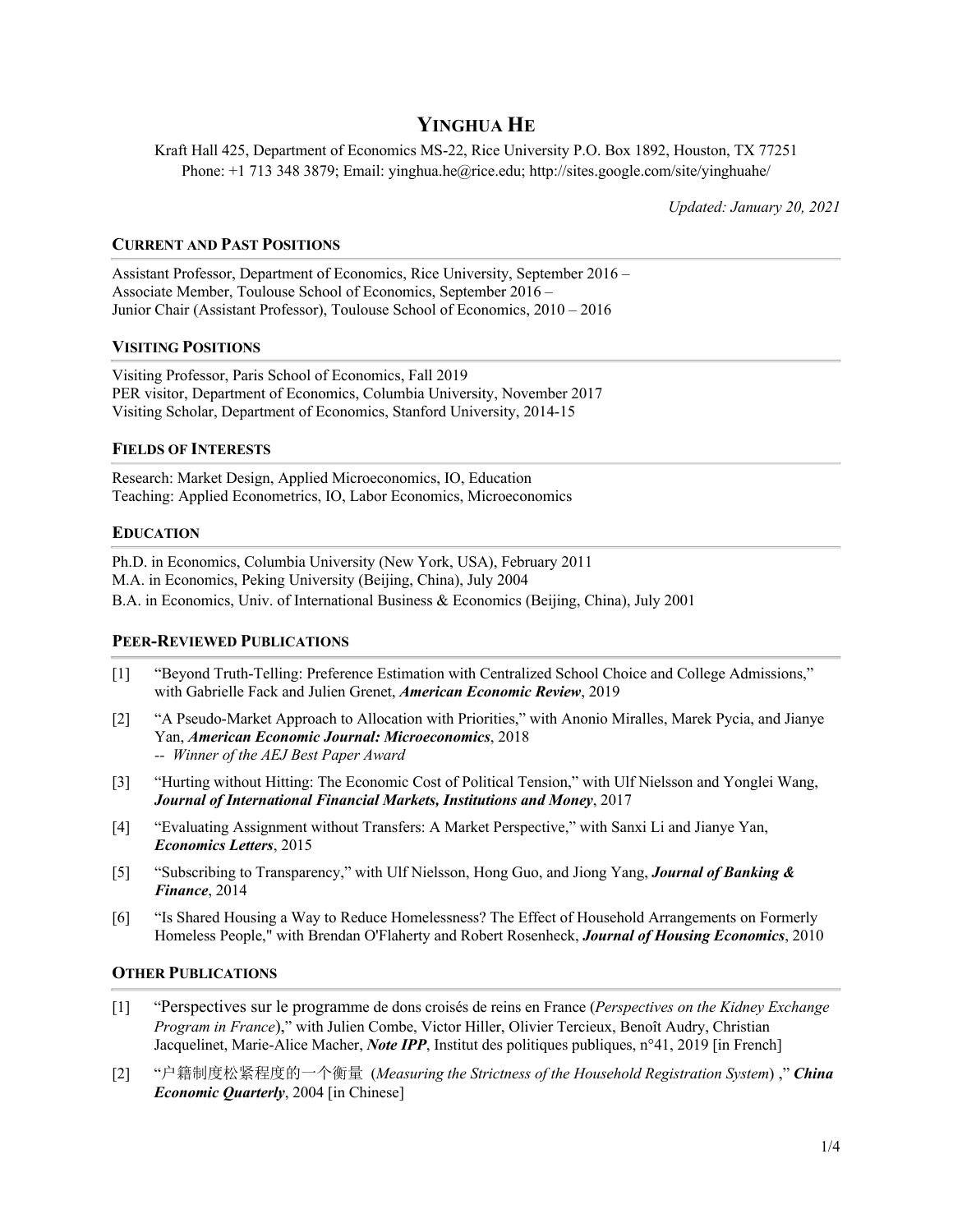#### **WORKING PAPERS**

- [1] "Identification and Estimation in Many-to-one Two-sided Matching without Transfers" with Shruti Sinha and Xiaoting Sun, 2021
- [2] "Unpaired Kidney Exchange: Overcoming Double Coincidence of Wants without Money" with Mohammad Akbarpour, Julien Combe, Victor Hiller, Robert Shimer, and Olivier Tercieux, 2020, **Revision Requested,** *Review of Economic Studies*
- [3] "The Impact of Air Pollution on Human Activities" with Wei Chen and Shiyuan Pan, 2018, **Revision Requested,** *PLOS ONE*
- [4] "Strategic `Mistakes': Implications for Market Design Research" with Georgy Artemov and Yeon-Koo Che, 2017 (updated 2021)
- [5] "Application Costs and Congestion in Matching Markets" with Thierry Magnac, 2017 (updated 2020), **Conditionally Accepted,** *Economic Journal*
- [6] "Information Acquisition and Provision in School Choice: An Experimental Study," with Yan Chen, 2017 (updated 2020), **Revision Requested,** *Journal of Economic Theory*
- [7] "Information Acquisition and Provision in School Choice: A Theoretical Investigation," with Yan Chen, 2020, **Revision Requested,** *Economic Theory*
- [8] "Early Offers in University Admissions," with Julien Grenet and Dorothea Kübler, 2019, **Revision Requested,** *Journal of Political Economy*
- [9] "Gaming the Boston School Choice Mechanism in Beijing," 2009 (updated 2018)

#### **WORK IN PROGRESS**

- [1] "School Choice in Paris," with Gabrielle Fack and Julien Grenet
- [2] "*Admission Post Bac*," with Gabrielle Fack and Julien Grenet
- [3] "Kidney Exchange in the Shadow of Desensitization," with Julien Combe, Victor Hiller, and Olivier Tercieux
- [4] "Dynamic Teacher Assignment," with Julien Combe, Olivier Tercieux, and Camille Terrier

#### **TEACHING EXPERIENCE**

#### PhD Courses:

Empirical Market Design (MIT), Guest Lecture (invited by Parag Pathak), 2018 Empirical Market Design (Stanford), Guest Lecture (invited by Muriel Niederle & Al Roth), 2015 Topics in Applied Econometrics (Toulouse School of Economics): 2011, 2012, 2013

## Undergraduate and Graduate Courses:

Applied Econometrics (Toulouse School of Economics): 2014, 2016 Applied Econometrics (Rice): 2017, 2018, 2019, 2020 Introduction to Econometrics (Columbia): 2008

#### **SCHOLARSHIPS, AWARDS, AND GRANTS**

| 2019    | American Economic Journal: Microeconomics Best Paper Award                                     |
|---------|------------------------------------------------------------------------------------------------|
| 2017-20 | "Operationalizing Pseudo-Market Mechanisms," National Science Foundation, with Hülya Eraslan   |
|         | and Jeremy Fox, US\$443,679.                                                                   |
| 2017-18 | Seed Money Grant, Rice University, Social Sciences Research Institute, US\$19,830.             |
| 2016-18 | "Tertiary admissions: towards a healthier university system," with Georgy Artemov and Yeon-Koo |
|         | Che, Australian Research Council, AU\$199,000.                                                 |
| 2015-16 | Project FDA, Agence Nationale de la Recherche, France, 129,272 euros.                          |
| 2014-16 | Project DesignEdu, Agence Nationale de la Recherche, France, 188,708 euros.                    |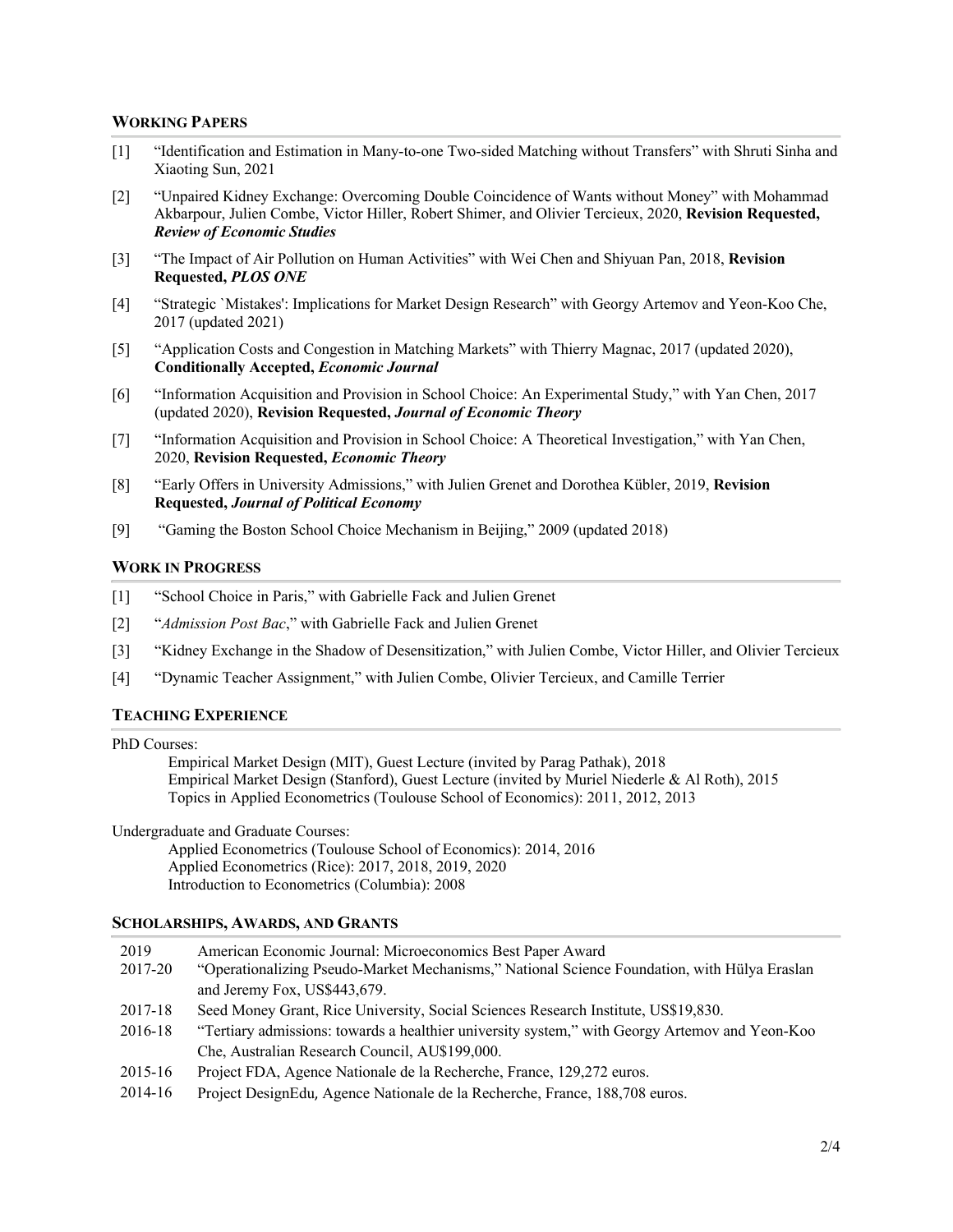| 2014    | "Young Researcher in Economics" Prize, la Fondation Banque de France. |
|---------|-----------------------------------------------------------------------|
| 2009    | Wueller Prize for Best Summer Research Proposal, Columbia University. |
| 2004-09 | Faculty Fellow, Columbia University.                                  |

# **REFEREEING ACTIVITIES**

*AEJ: Applied, AEJ: Micro, American Economic Review, China Economics Quarterly (in Chinese)*, *China Economic Review, EC'18, Econometrica, EDCC, European Economic Review, Games and Economic Behavior, Information Economics and Policy, IJGT, IJIO, International Economic Review, Journal of Applied Econometrics, Journal of Business & Economic Statistics, Journal of Comparative Economics, Journal of Human Capital, Journal of Labor Economics*, *Journal of Public Economics, Journal of Political Economy, Keynes Fund, Mathematical Social Sciences, National Science Foundation, Quarterly Journal of Economics, Research Grants Council of Hong Kong, Review of Economics & Statistics, Review of Economic Studies*

## **ADDITIONAL INFORMATION**

Graduate Admission Committee: Rice Economics, 2019-20, 2020-21 Placement Director: Rice Economics, 2016-17, 2017-18, 2018-19 Member: Committee on Examinations and Standing of Rice University, 2018-19 Member: Junior Recruiting Committee, Rice Economics, 2018-19 Organizer: Econometrics Seminar at Rice University, 2016-17, 2017-18, 2018-19, 2019-20, 2020-21 Organizer: Econometrics & Empirical Economics Seminar at TSE, 2011-12, 2012-13, 2015-16 Organizer: Applied Micro Workshop at Toulouse School of Economics, 2011-12, 2012-13, 2013-14 Member: Junior Recruiting Committee, Toulouse School of Economics, 2011-12, 2012-13

# **SEMINAR AND CONFERENCE PRESENTATIONS**

2020-21: The Southern Economic Association 90th Annual Meeting

2019-20: ASSA (San Diego, CA), Boston College, Conference "Information Design & Data Science" (UC Berkeley), NBER IO meeting, Paris School of Economics, Sciences Po (Paris)

2018-19: Arizona State University, ASSA (Atlanta, GA), Boston College

2017-18: Columbia, Cowles Summer Conference (Yale), Duke, Market Design Conference (Columbia), NBER Market Design Meeting, UC Irvine, Univ. of Houston, Workshop on Kidney Allocation (Paris)

2016-17: Asian Pacific IO Conference (Melbourne), ASSA (Chicago), Barcelona Summer Forum, Conference "Econometrics Meets Theory" (NYU), EEA (Lisbon), Matching in Practice (Brussels), Paris School of Economics, Wisconsin-Madison

2015-16: "Advances in Market Design" (Paris), ASSA (San Francisco), ESWC 2015 Montreal, Helsinki Center of Economic Research, "Matching in Practice" (Toulouse), "Matching Markets: Combining Theory and Applications" (WZB Berlin), Princeton, Rice, Tilburg, University of Cologne

2014-15: Caltech, Columbia, Cowles Summer Conference (Yale), ASSA (Boston), Stanford, Vanderbilt

2013-14: "Matching in Practice" (Berlin), IWAEE (Catanzaro), French Econometrics Meeting (Toulouse, *discussant*), Monash (Melbourne)

2012-13: Advances in Market Design (Paris School of Economics), Toulouse-Northwestern CSIO/IDEI Workshop, Gate-Lyon-St Etienne, "Matching in the EU: Market Failures and Solutions" (Bellaterra, Spain), University of Michigan, Econometric Society European Meeting, WCU-Market Design and Dynamic Theory (Yonsei, Seoul)

2011-12: Universitat Autònoma de Barcelona, Copenhagen Business School, WZB Berlin, Paris School of Economics, Chinese University of Hong Kong, London School of Economics, Tinbergen Institute, University of Bristol, Zhejiang University